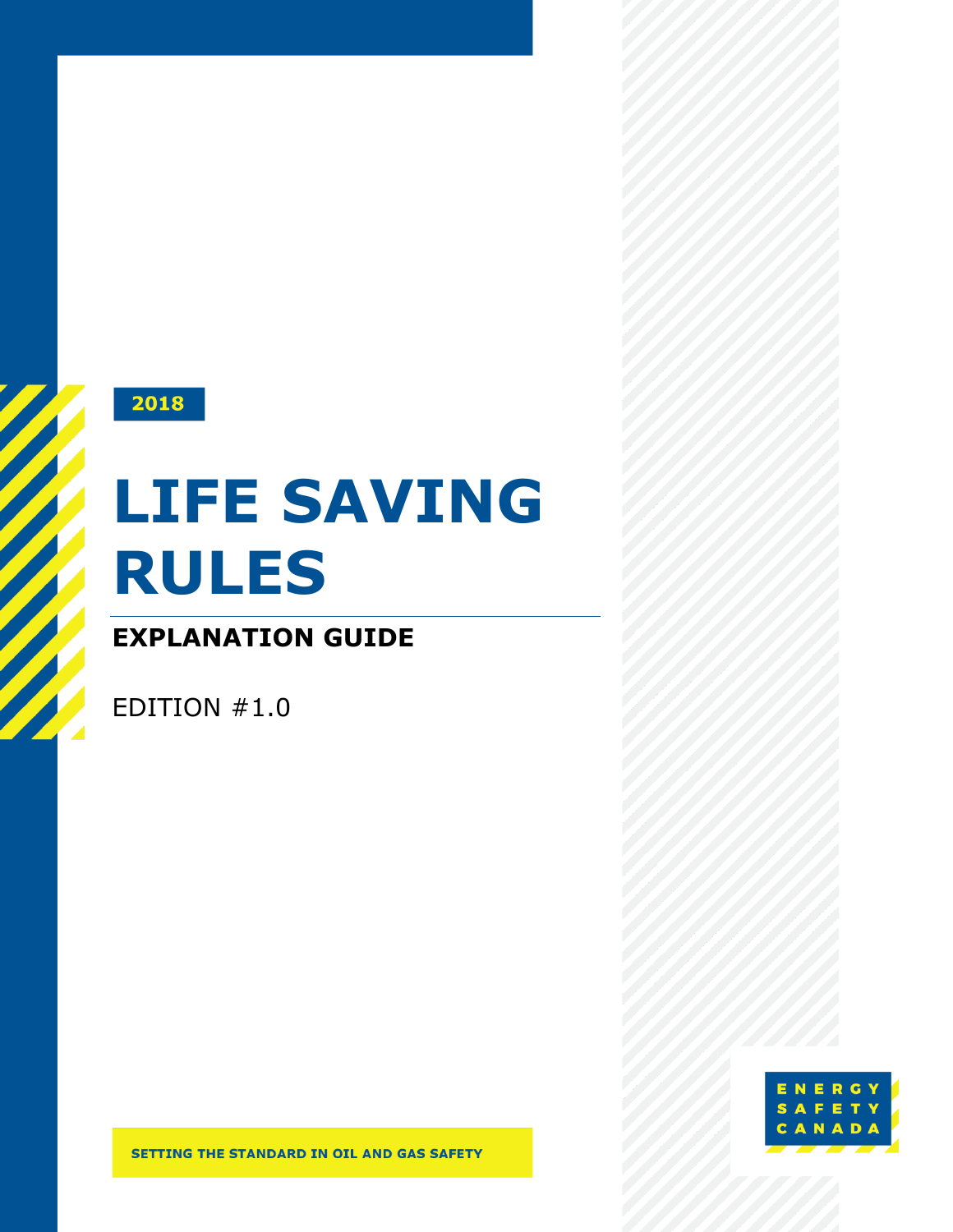### **ABOUT ENERGY SAFETY CANADA**

Energy Safety Canada is the national safety association for the oil and gas industry. We develop and support common industry safety standards, deliver effective learning systems, share data analysis and safety expertise with workers and employers, and advocate for worker health and safety. Our goal is the same as industry's — zero injuries, zero incidents.

### **AVAILABILITY**

This document as well as future revisions and additions, is available from:

**Energy Safety Canada** 150-2 Smed Lane SE Calgary, Alberta T2C 4T5

**TF** 1 800 667 5557

**T** 403 516 8000

**F** 403 516 8166

**[EnergySafetyCanada.com](http://www.energysafetycanada.com/)**

### **DISCLAIMER/LIMITS OF USE**

This publication addresses problems of a general nature. It is intended to be flexible in application and provide guidance to users rather than be prescriptive in nature. Recognizing that one solution is not appropriate for all users and situations, it presents accepted guidance that generally applies to all situations.

Energy Safety Canada, the Safety Standards Council, the Safety Standards Council member companies and the employees, contractors, consultants, committees or other related entities and persons of those companies and bodies make no representations or warranties, express or implied, with respect to the accuracy, completeness or usefulness of the information and contents in this document and do not assume any liability or responsibility for any use or the results of such use, of any element of this document.

The use of this document or anything contained herein is at the user's sole risk, regardless of any fault, negligence or error on the part of Energy Safety Canada, the Safety Standards Council, the Safety Standards Council member companies or the employees, contractors, consultants, committees or other related entities and person of those companies and bodies.

This document is not a guide to legal requirements in health and safety legislation or regulation or other legislation or regulation and may or may not reflect amendments to legislation or regulation over time. Users of this document are obligated to ensure they are in compliance with relevant legislation and regulation at all times. The occupational health, safety and training of workers remains the responsibility of each employer and employee.

### **COPYRIGHT/RIGHT TO PRODUCE**

Copyright for this document is held by Energy Safety Canada, 2018. All rights reserved. Energy Safety Canada encourages the copying, reproduction and distribution of this document to promote health and safety in the workplace, provided that Energy Safety Canada is acknowledged. However, no part of this publication may be copied, reproduced, or distributed for profit or other commercial enterprise, nor may any part be incorporated into any other publication, without the written permission of Energy Safety Canada. Certain words, phrases, names, designs or logos used in this Industry Safety Standard may constitute trademarks, service marks or trade names of Energy Safety Canada and/or the International Association of Oil and Gas Producers (IOGP). Unless otherwise approved, the display of any such marks or names in this guideline does not imply that a license has been granted by Energy Safety Canada or IOGP.

### **ACKNOWLEDGMENT**

Energy Safety Canada acknowledges the support, information and guidance from the International Association of Oil and Gas Producers (IOGP).

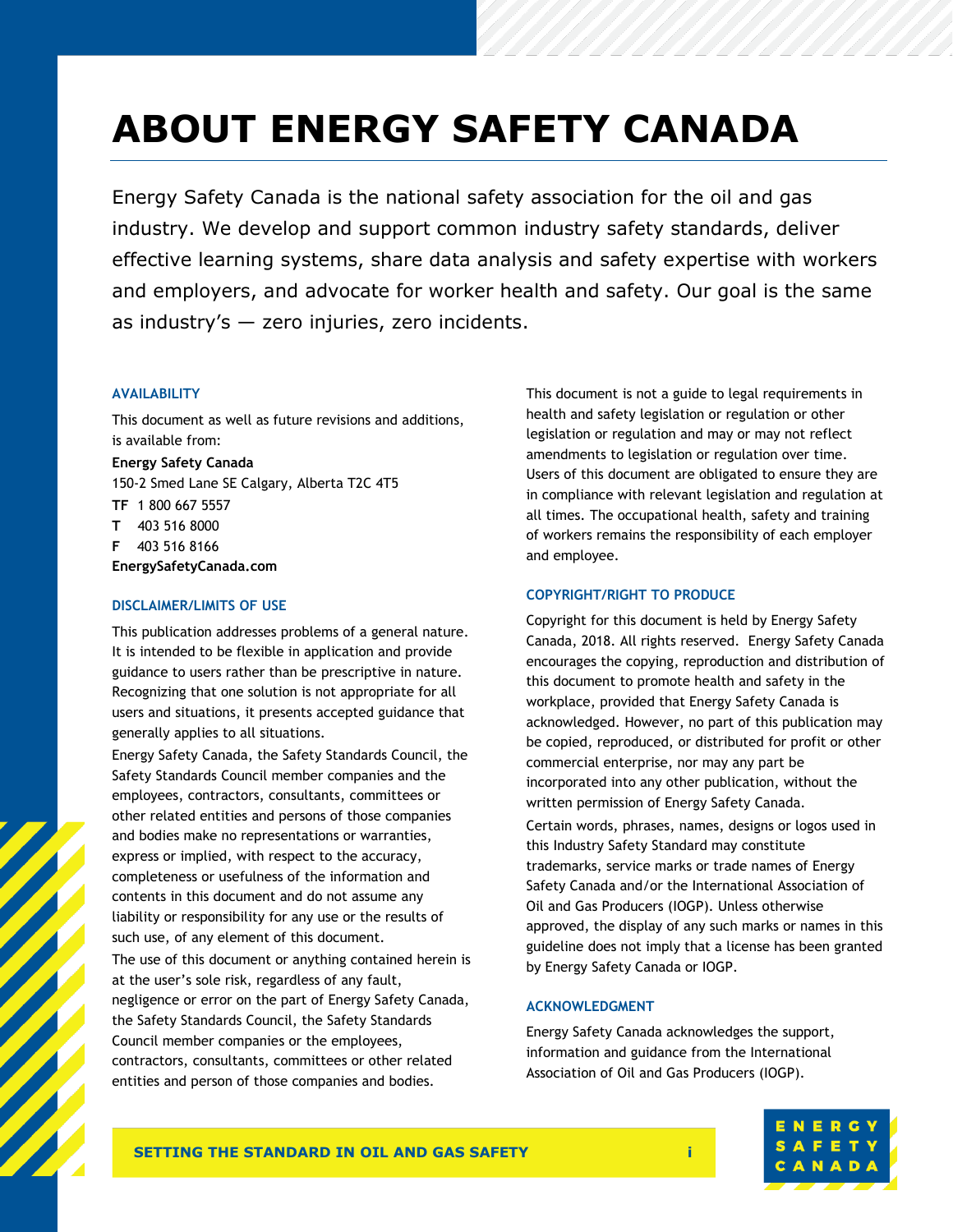# **TABLE OF CONTENTS**



 $\mathbf{ii}$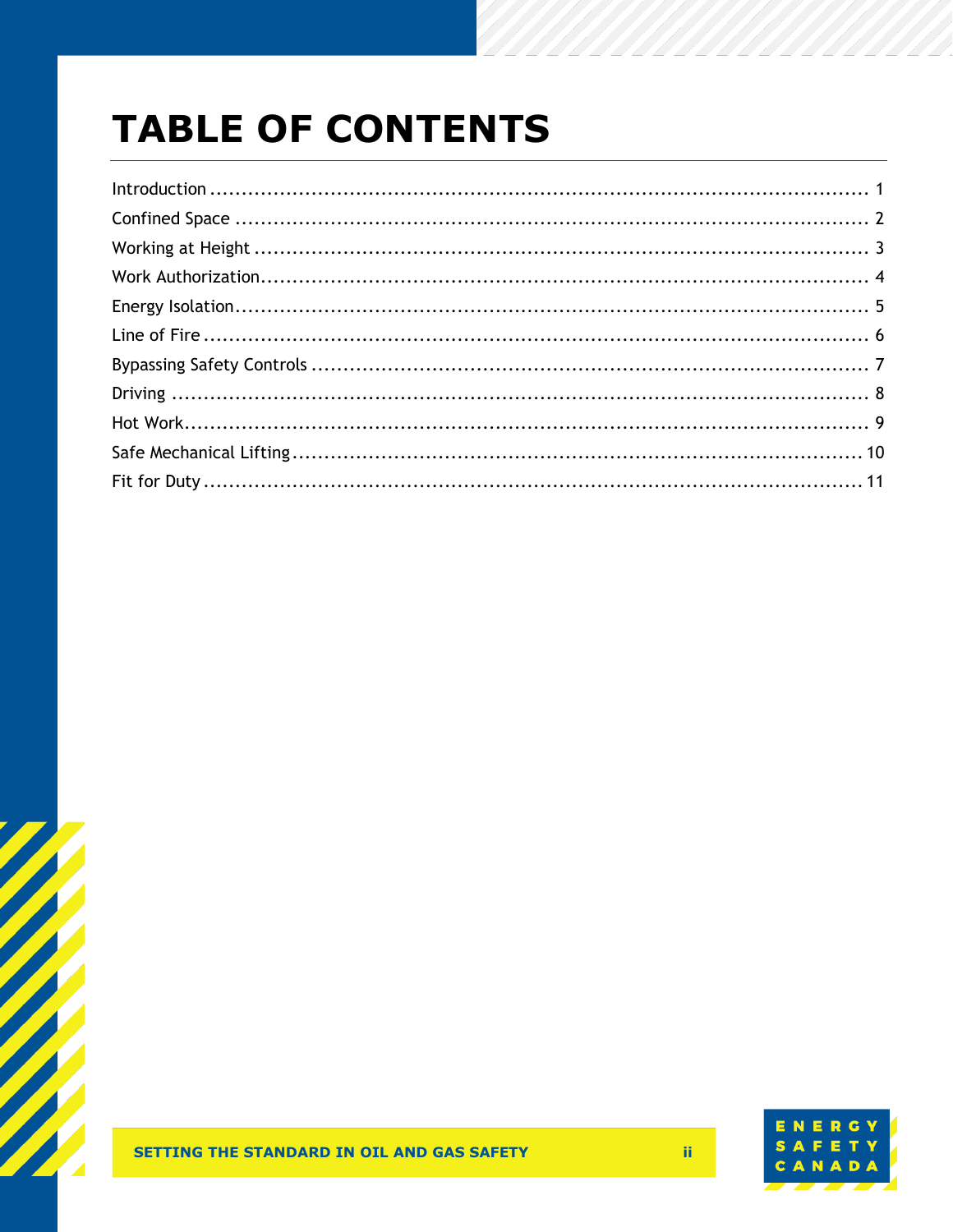### <span id="page-3-0"></span>**INTRODUCTION**

This Life Saving Rule Explanation Guide was developed by Energy Safety Canada and the Safety Standards Council member companies. It is to be reviewed in conjunction with Energy Safety Canada's Industry Accepted Standard on Life Saving Rules. This Industry Accepted Standard is a means of protecting the health and safety of the individual by significantly reducing the risk of injury associated with "rule confusion" between different companies by focusing on critical hazards and work activities.

Companies that use these rules agree to implement the rules in accordance with the guiding principles and terms and conditions outlined in the Industry Accepted Standard (and as may be amended from time to time by Energy Safety Canada).

### **THE LIFE SAVING RULES ARE BASED ON THE FOLLOWING GUIDING PRINCIPLES:**

- Standardization: companies agree to adopt and not alter the rule's logos or descriptions
- Support: companies will support workers and supervisors in adoption, use and on-going management of the rules
- Accountability: companies acknowledge that any breach of the rules is unacceptable and will investigate infractions and take appropriate action when rules are violated
- Continuous Improvement: companies will monitor, report and evaluate their programs for improvement in safety performance
- Shared Learning: companies will report, share lessons learned and best practices through Energy Safety Canada

### **HEALTH AND SAFETY MANAGEMENT SYSTEM IMPLEMENTATION**

It is important for companies implementing Life Saving Rules to integrate them into their Health and Safety Management System. Companies should ensure the following:

- Personnel on their worksites are authorized and required to intervene if they are in doubt about the safety of an activity
- Systems and processes are in place to collect data related to Life Saving Rule non-compliances and other safety related data (e.g., incident near misses) to monitor the effectiveness of the implementation of these Life Saving Rules

### **THIS EXPLANATION GUIDE PROVIDES:**

- General guidance on the scope of the rule, where appropriate
- Roles and responsibilities in relation to various worksite parties
- Examples of violations
- List of related life saving rules

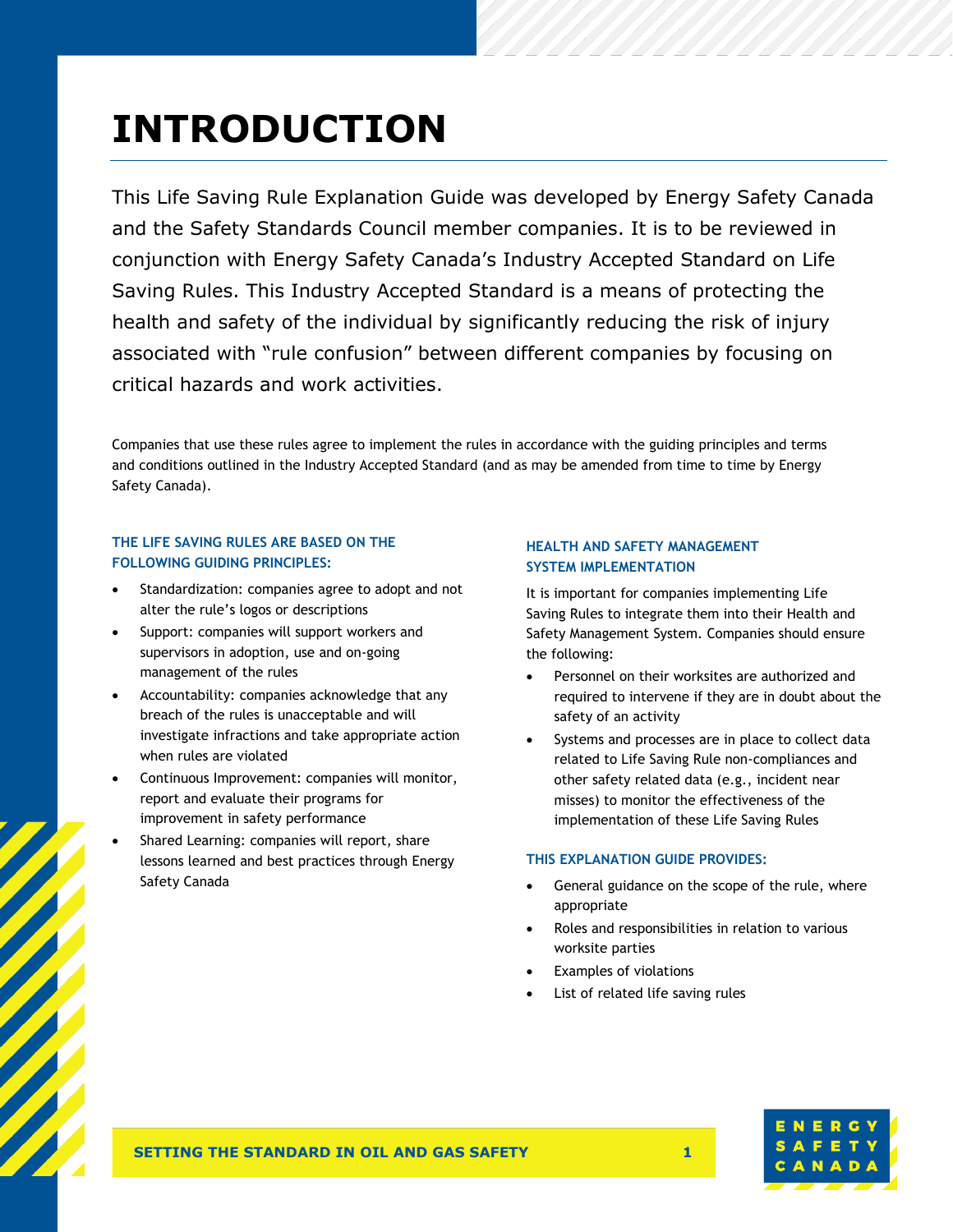

# <span id="page-4-0"></span>**CONFINED SPACE**

Obtain authorization before entering a confined space

- I confirm energy sources are isolated
- I confirm the atmosphere has been tested and is monitored
- I check and use my breathing apparatus when required
- I confirm there is an attendant standing by
- I confirm a rescue plan is in place
- I obtain authorization to enter

### **ADDITIONAL GUIDANCE:**

- Energy sources may be pneumatic, hydraulic, mechanical, gravitational, chemical, electrical, nuclear, thermal or any other energy that could cause injury
- Entry into a confined space includes the worker's body entering the space or the worker's head crossing the plane of the confined space access

### **SUPERVISOR:**

- I ensure confined spaces are identified and workers are competent
- I ensure a hazard assessment is conducted
- I ensure energy sources are isolated
- I ensure an adequate emergency rescue plan is in place

### **WORKER:**

- I have the required training and knowledge to safely perform work
- I confirm the breathing apparatus is appropriate based on the work permit, hazard assessment or work procedure
- I confirm an attendant is standing by and I am authorized to enter

### **ATTENDANT:**

- I have the required training and knowledge to safely perform work
- I control access to the confined space
- I conduct atmosphere testing and monitoring using appropriate equipment that includes, at a minimum,

combustible gas, oxygen, H2S and carbon monoxide and may include, but not limited to, benzene and other hydrocarbons, sulphur dioxide etc. depending on the hazard assessment

I understand how to initiate and notify rescue personnel and/or initiate an evacuation as necessary

### **EXAMPLE VIOLATIONS:**

- The supervisor does not confirm energy sources are isolated prior to entry by a worker
- Testing and monitoring of the atmosphere is not conducted or confirmed prior to entry as per the work permit, hazard assessment or work procedure
- Breathing apparatus is not inspected prior to donning
- A confined space is entered without wearing the required breathing apparatus
- A confined space is entered without first obtaining authorization from the attendant
- A confined space is entered when no attendant is present
- A rescue plan is not in place

### **RELATED LIFE SAVING RULES:**

- Work Authorization
- **Energy Isolation**
- Line of Fire
- Bypassing Safety Controls
- Hot Work
- Fit for Duty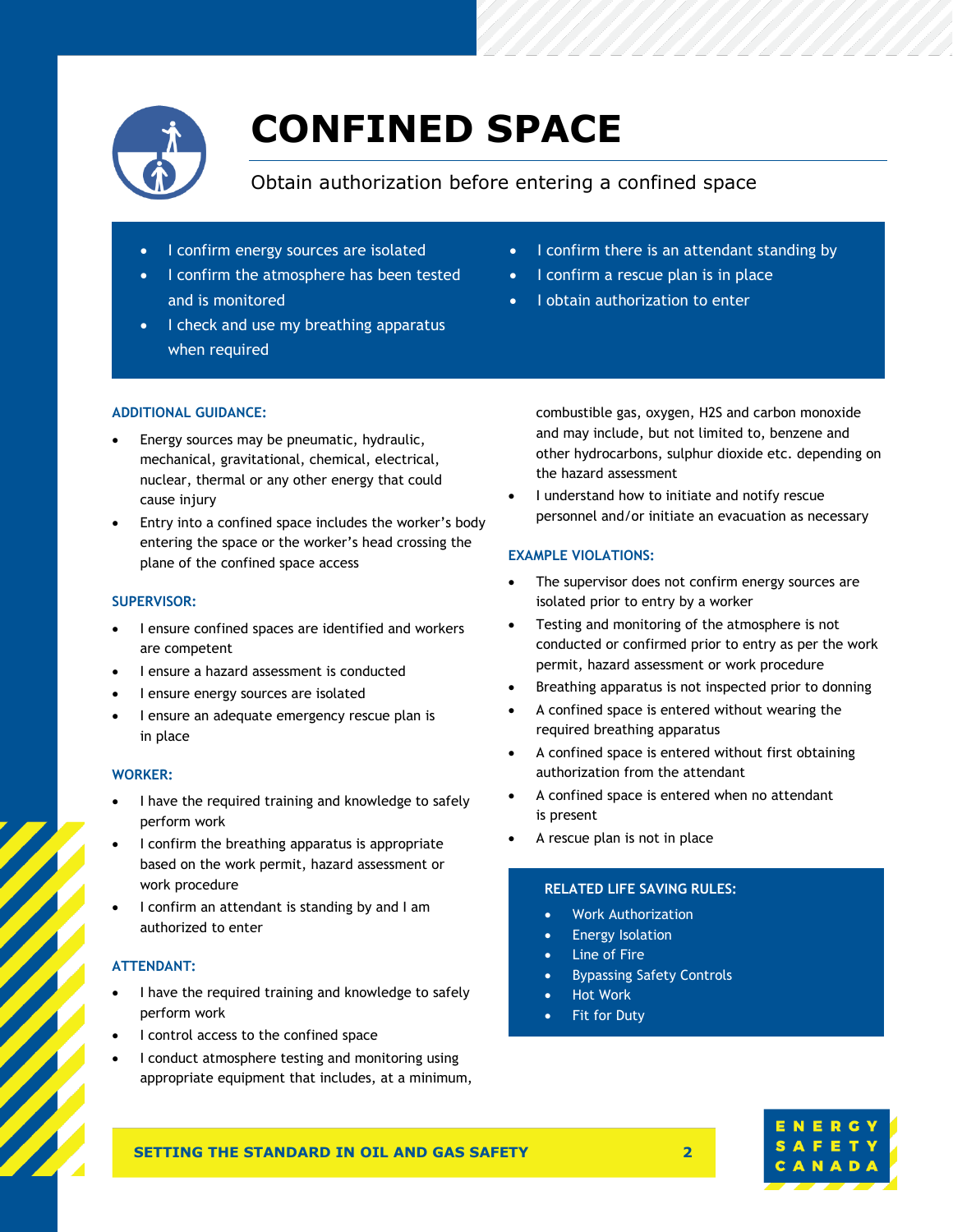

# <span id="page-5-0"></span>**WORKING AT HEIGHT**

### Protect yourself against a fall when working at height

- I inspect my fall protection equipment before use
- I secure tools and work materials to prevent dropped objects
- I tie off 100% to approved anchor points while outside a protected area

### **ADDITIONAL GUIDANCE:**

- Protected areas may include stairs with handrails, man lifts and approved scaffolds
- Approved anchor points are those that are capable of safely withstanding the potential impact forces applied and meet or exceed any other applicable regulatory requirements

### **SUPERVISOR:**

- I ensure a fall protection plan is in place that identifies fall protection equipment including fall restraint, fall arrest, approved anchor points and a rescue plan
- I ensure workers are competent to use fall protection equipment

### **WORKER:**

- I have the required training and knowledge to safely perform work
- I ensure that safe guards, barriers or safety nets are in place
- I ensure that anchor points and fall protection equipment are inspected and in good condition prior to use
- I use only approved anchor points
- I verify that clearances below the work area are sufficient if an arrested fall occurs
- I secure hand tools and work materials to prevent dropped objects
- I am always tied off when at height outside a protected area

### **EXAMPLE VIOLATIONS:**

- A fall protection plan is not present
- Fall protection equipment is used by someone who has not been deemed competent in fall protection
- Fall protection equipment is not inspected prior to use or the equipment is used when deficiencies are identified
- Equipment is used as a tie off that is not an approved anchor point
- Fall protection is not used when working at height outside a protected area
- Fall protection is used that does not offer sufficient clearance if an arrested fall occurs
- Fall protection is used but no rescue plan is in place
- Hand tools and materials are not secured while working above an area where workers may be present

- Work Authorization
- Line of Fire
- Fit for Duty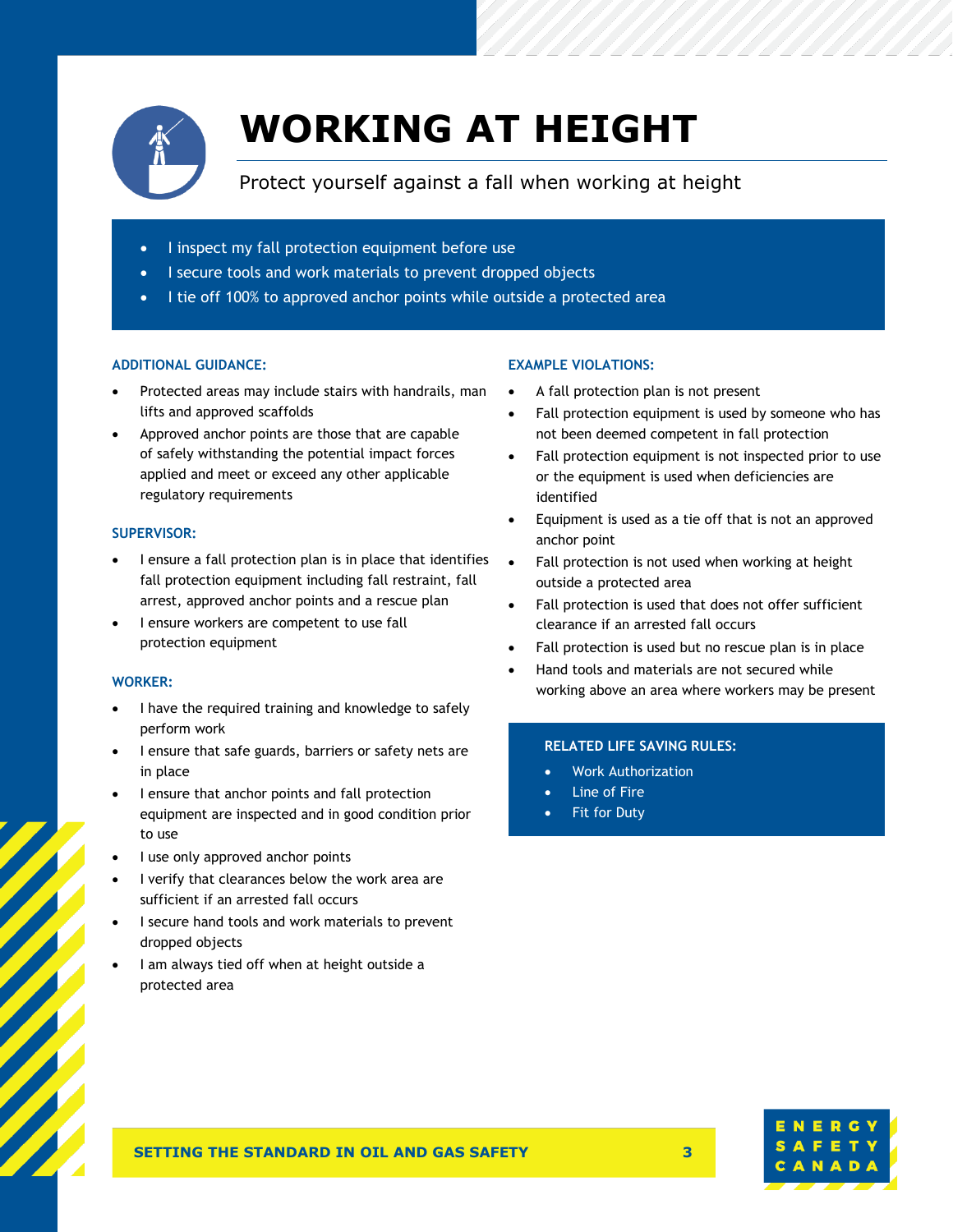

# <span id="page-6-0"></span>**WORK AUTHORIZATION**

### Work with a valid permit when required

- I have confirmed if a permit is required
- I am authorized to perform the work
- I understand the permit

### **ADDITIONAL GUIDANCE:**

- Changing conditions may include:
- Changes in what was originally planned and captured on the permit
- Changes in work environment
- Changes in equipment
- Changes in process or operating parameters
- Changes in personnel

### **SUPERVISOR:**

- I ensure the need for a work permit is understood by workers and it is safe to proceed
- I stop and reassess if conditions change
- I confirm the work is complete, and the work permit is signed off

### **PERMIT ISSUER:**

- I have the required training and knowledge to safely issue work permits
- I ensure the work permit is specific to the work being planned
- I ensure adequate systems and equipment are in place for effective communication
- I ensure that any simultaneous operation which may impact the work on this permit, or if the work may impact the work of others, is identified, controlled and communicated
- I have confirmed that hazards are controlled and it is safe to start
- I stop and reassess if conditions change

### **WORKER:**

- I have the required training and knowledge to safely perform work
- I understand and follow the work permit
- I confirm hazards are controlled as stated on the work permit and that it is safe to start work
- I stop and reassess if conditions change

### **EXAMPLE VIOLATIONS:**

- Work is started without confirming whether a work permit is required
- Simultaneous operations are not addressed in the work permit resulting in an incident
- Work is conducted outside of the scope of the work permit
- Hazard controls identified in the work permit are not implemented
- A significant change occurs and is identified, but it is not brought to the supervisor's and/or permit issuer's attention

- Confined Space
- **Energy Isolation**
- Bypassing Safety Controls
- Hot Work
- **Fit for Duty**

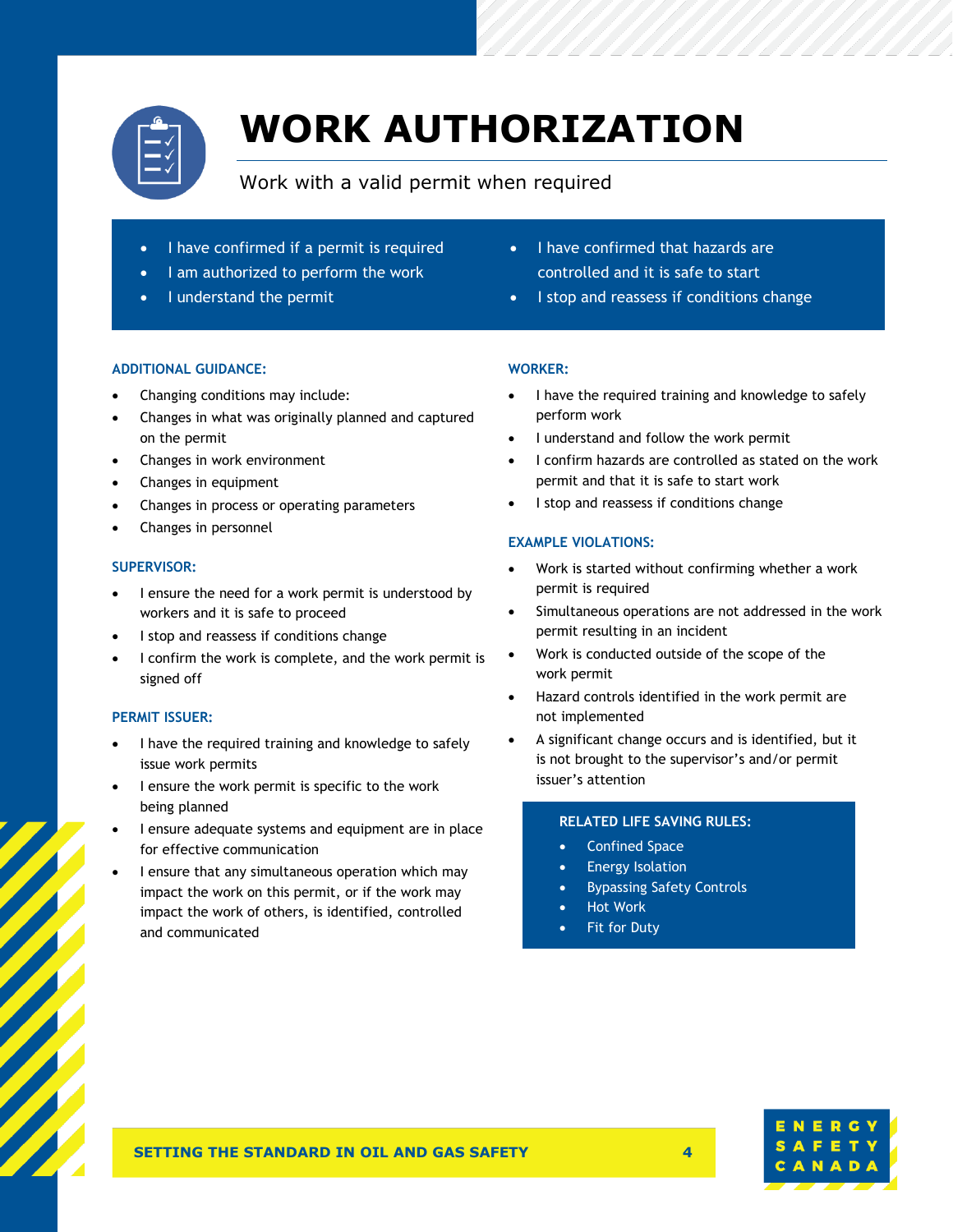

### <span id="page-7-0"></span>**ENERGY ISOLATION**

Verify isolation and zero energy before work begins

- I have identified all energy sources
- I confirm that hazardous energy sources have been isolated, locked, and tagged
- I have checked there is zero energy and tested for residual or stored energy

### **ADDITIONAL GUIDANCE:**

- Energy sources may be pneumatic, hydraulic, mechanical, gravitational, chemical, electrical, nuclear, thermal or any other energy that could cause injury
- For energy isolation to be an effective barrier, the energy must be turned off, locked out and tagged
- Specified life-protection equipment such as respiratory protection, electrical arc-flash protection, chemicalresistant gloves and suits protect you from certain types of hazardous energy
- Testing for residual or stored energy may involve measuring pipeline pressure, gas detection, electricity and radiation measurements, etc.

### **SUPERVISOR:**

- I confirm that isolation is in place and that no stored energy or other hazardous energy remains
- I ensure adequate systems, processes and equipment (e.g. locks, tags, etc.) have been used as per site requirements

### **WORKER:**

- I have the required training and knowledge to safely perform work
- I confirm with my supervisor or the person in charge that isolations are in place and it is safe to start work
- I ensure life-protecting equipment is used as indicated
- I never remove a lock that is not mine without authorization

### **EXAMPLE VIOLATIONS:**

- Energy sources are not identified on the work permit or hazard assessment
- Hazardous energy is not turned off, locked and/or tagged
- Life-protecting equipment indicated on the work permit, hazard assessment or work procedures is not worn
- Someone else's lock is removed without authorization
- Testing for residual or stored energy is not conducted as per the work permit, hazard assessment or work procedures
- Piping is opened without verifying the line is depressurized
- Gas detection alarms are ignored
- Electrical measurements are not conducted to verify the circuit is no longer live

- Confined Space
- Work Authorization
- **Line of Fire**
- Bypassing Safety Controls
- Hot Work
- Fit for Duty

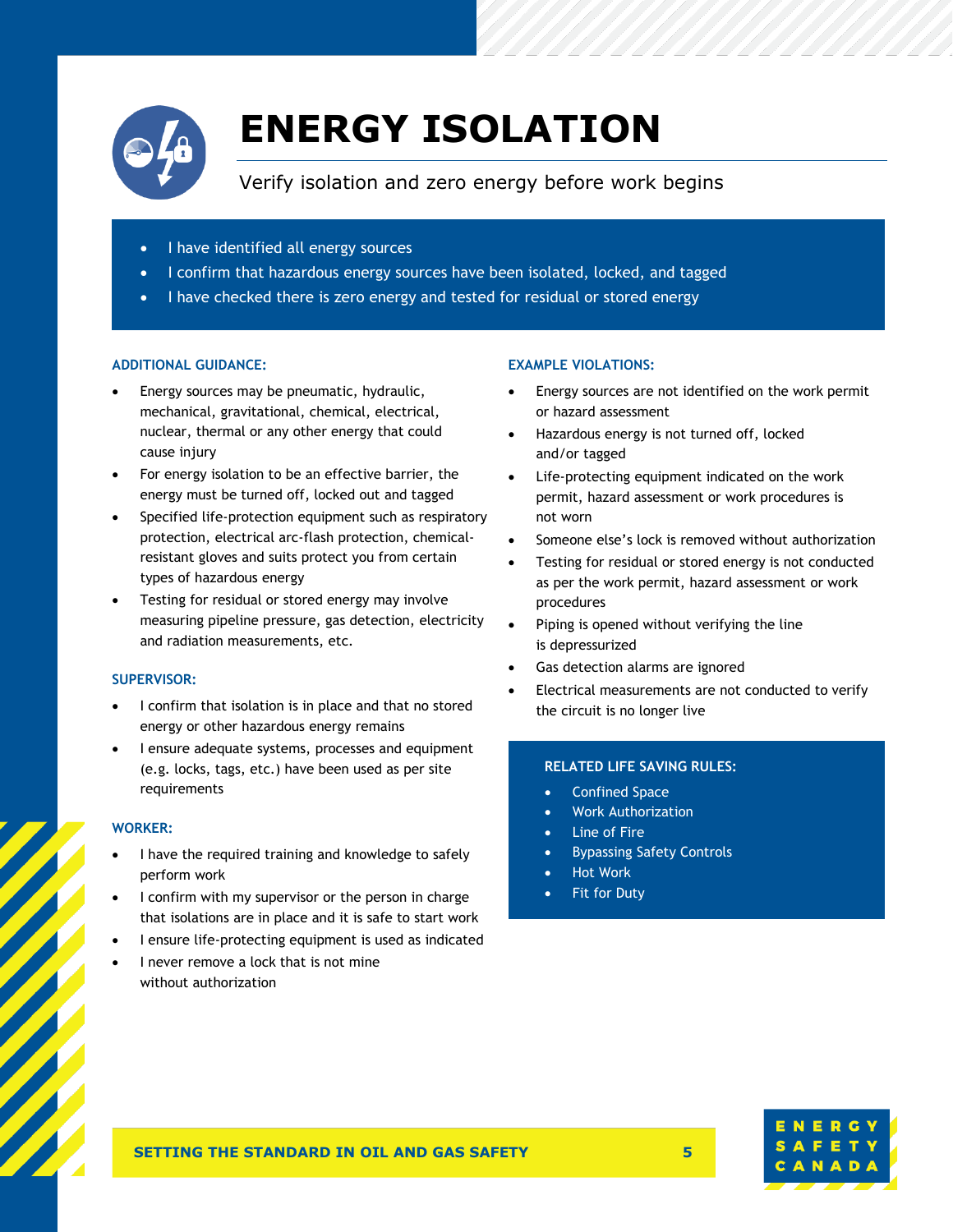

### <span id="page-8-0"></span>**LINE OF FIRE**

### Keep yourself and others out of the line of fire

- I position myself to avoid:
	- − Moving objects
	- − Vehicles
	- − Pressure releases
	- − Dropped objects
- I establish and obey barriers and exclusion zones
- I take action to secure loose objects and report potential dropped objects

### **SUPERVISOR:**

- I ensure I have identified and controlled all line of fire hazards and associated risks
- I ensure workers are competent in line of fire hazard assessment and control
- I ensure line of fire, barriers and exclusion zones are incorporated into work permits, hazard assessments and work procedures
- I correct any unsafe conditions where workers are in the line of fire as dictated by equipment design, and seek engineering support to remedy

### **WORKER:**

- I have the required training and knowledge to safely perform work
- I position myself to avoid moving objects, vehicles, pressure releases and dropped objects
- I adhere to barriers and exclusion zones identified in work permits, hazard assessments and work procedures
- I identify any unsafe conditions where I am in the line of fire as dictated by equipment design and notify my supervisor
- I ensure my vehicle is secured (in park, emergency brake on, wheels chocked, etc. as appropriate) to prevent a line of fire hazard
- I secure hand tools and materials to prevent dropped objects
- I take action when I or someone else is in an unsafe position relative to line of fire or dropped object hazards
- I report to my supervisor potential line of fire and dropped object hazards

### **EXAMPLE VIOLATIONS:**

- Line of fire hazards are not assessed and mitigated as part of the work permit, hazard assessment or work procedures
- Barriers and exclusion zones are ignored
- Sufficient remedial action is not taken when equipment design which puts personnel in the line of fire is identified
- Hand tools and other equipment are not secured to prevent dropped objects
- Action is not taken when line of fire or potential dropped objects are identified

- Energy Isolation
- Work Authorization
- Bypassing Safety Controls
- Working at Height
- Safe Mechanical Lifting
- **Driving**
- Fit for Duty



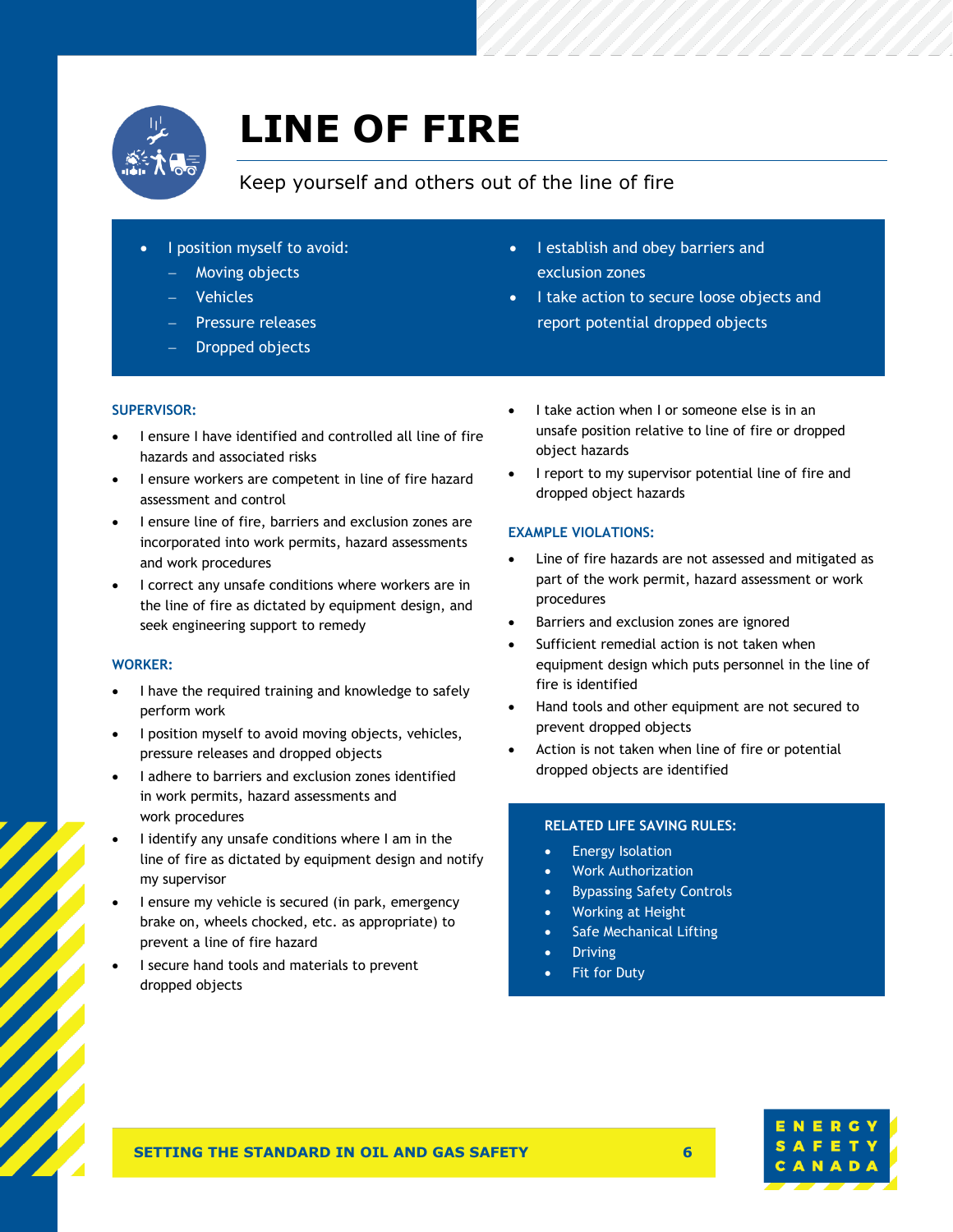

### <span id="page-9-0"></span>**BYPASSING SAFETY CONTROLS**

Obtain authorization before overriding or disabling safety controls

- I understand and use safety-critical equipment and procedures which apply to my task
- I obtain authorization before:
	- − Disabling or overriding safety equipment
	- − Deviating from procedures
	- − Crossing a barrier

### **ADDITIONAL GUIDANCE:**

- Safety-critical equipment must work correctly to keep you safe
- Some examples of safety critical equipment include:
	- − Isolation devices
	- − Relief valves
	- Emergency shutdown devices (ESD)
	- − Lock-out/tag-out devices
	- − Fire and gas detection controls
	- − Emergency breathing apparatus (SCBA)
	- − In-vehicle monitoring systems
	- − Electronic logging device (ELD)
- Safety critical procedures must be followed
- Drug and alcohol test equipment and procedures are defined as safety critical

### **SUPERVISOR:**

- I ensure safety critical equipment and procedures are identified and communicated to workers
- I ensure workers are competent in the use and limitations of safety critical equipment and procedures
- I confirm all proper authorizations are obtained

### **WORKER:**

- I have the required training and knowledge to safely perform work
- I obtain authorization from my supervisor or the person in charge if required to override or disable a safety critical control
- I stop work and notify my supervisor if a procedural deviation is required
- I do not cross barriers or exclusion zones

### **EXAMPLE VIOLATIONS:**

- Safety critical procedures are not followed
- Intentionally exceeding safe operating design limits for process equipment
- An ESD is bypassed without authorization
- Someone else's lock is removed without authorization
- Gas or fire detection are bypassed without authorization
- Gas detection is not worn or is not turned on as per the work permit, hazard assessment or work procedures
- Gas detection alarms are ignored
- Emergency SCBA is used for routine work
- Tampering of in-vehicle monitoring systems
- Defeating a drug or alcohol test
- A barrier or exclusion zone is ignored

- Energy Isolation
- Work Authorization
- **Line of Fire**
- **Driving**
- Hot Work
- Fit for Duty

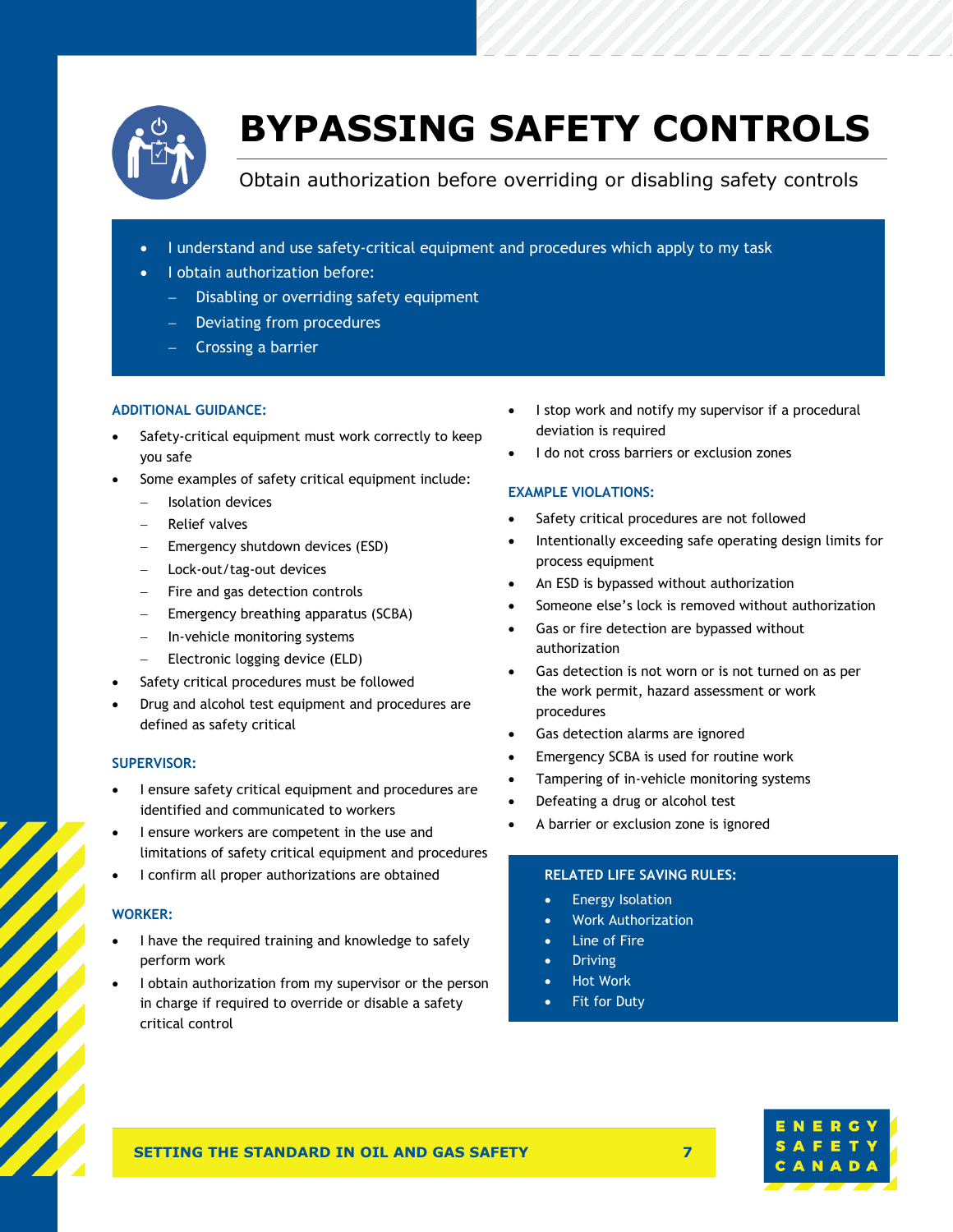

### <span id="page-10-0"></span>**DRIVING**

### Follow safe driving rules

- I always wear a seatbelt
- I do not exceed the speed limit, and reduce my speed for road conditions
- I do not use phones or operate devices while driving
- I am fit, rested and fully alert while driving
- I follow journey management requirements

### **SUPERVISOR:**

- I ensure workers are competent drivers for the environmental conditions anticipated with their work
- I ensure vehicles are fit for purpose and adequately maintained
- I ensure a journey management plan is created

### **DRIVER:**

- I always wear a seatbelt and do not move the vehicle until all passengers have their seat belts on
- I do not speed and I reduce speed for the road conditions such as when there is traffic congestion, adverse weather, etc.
- I do not use electronic devices to send or receive communications while driving unless otherwise authorized
- I obey the rules of the road
- I ensure equipment and materials in the vehicle are secured so they are not a distraction or a line of fire hazard to the driver or passengers in the event of an incident
- I know when a journey management plan is required and follow that plan
- I conduct pre-trip inspections of the vehicle
- I take the required rest breaks and ensure I am fully alert (fit for duty) and working within the al-lowable hours of service
- I stop and reassess if conditions change, such as weather

### **EXAMPLE VIOLATIONS:**

- A seat belt is not worn by the driver or a passenger while the vehicle is in motion
- The vehicle is traveling over the speed limit
- The driver uses an unauthorised electronic device while the vehicle is in motion
- The cab of a vehicle contains equipment or materials that are not secured
- The passengers in the vehicle are distracting the driver
- The journey management plan identifies unacceptable risk from extreme weather and the journey is conducted anyway
- The pre-trip inspection identifies an unacceptable vehicle condition, but the trip is conducted anyway
- The driver has exceeded the allowable hours of service
- Conditions change during the journey when an extreme weather storm moves in and the driver does not stop and reassess the journey

- Line of Fire
- Bypassing Safety Controls
- Hot Work
- **Fit for Duty**

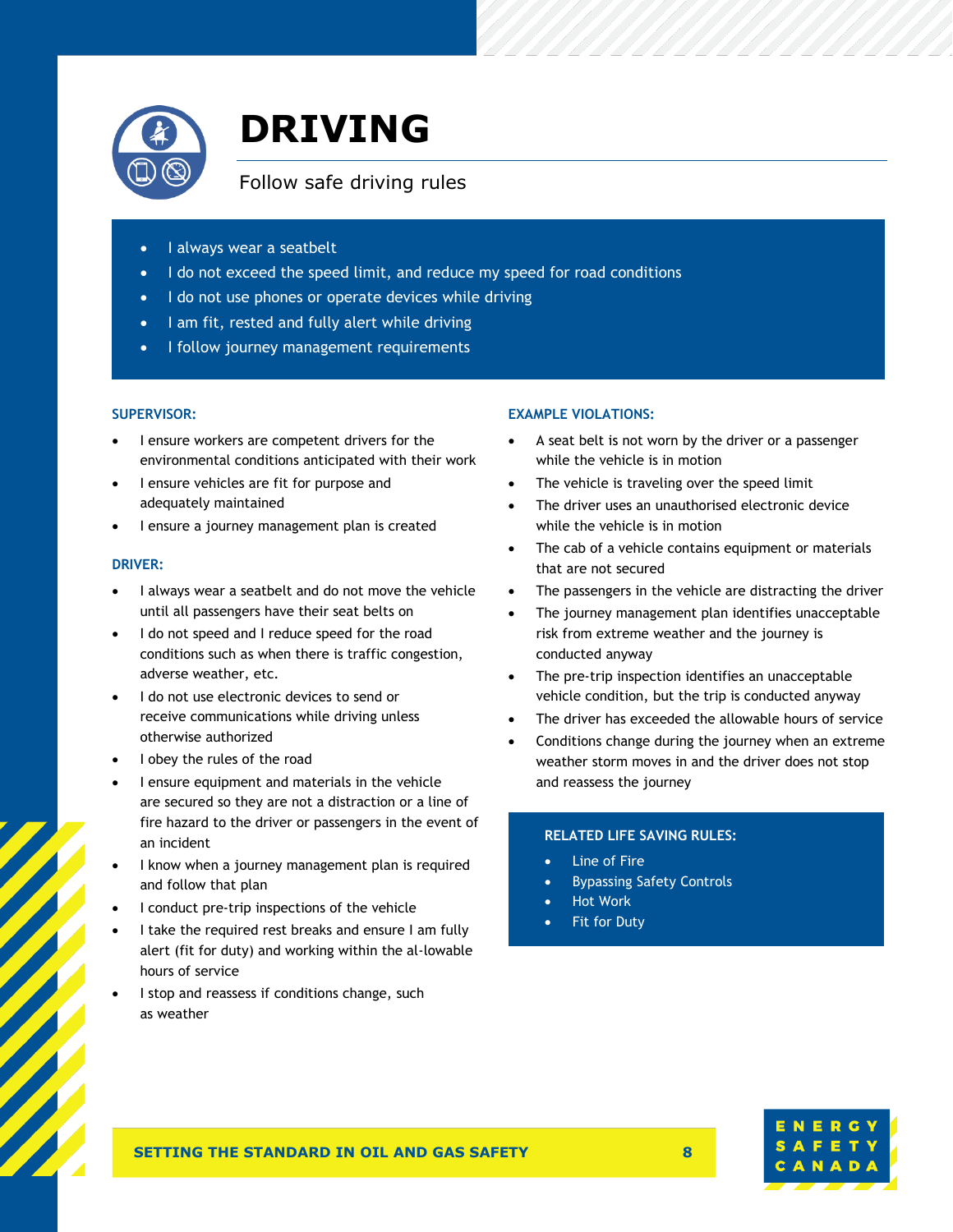

### <span id="page-11-0"></span>**HOT WORK**

### Control flammables and ignition sources

- I identify and control ignition sources
- Before starting any hot work:
	- − I confirm flammable material has been removed or isolated
	- − I obtain authorization
- Before starting hot work in a hazardous area I confirm:
	- − A gas test has been completed
	- Gas will be monitored continually

### **ADDITIONAL GUIDANCE:**

- Ignition sources in relation to hot work may include welding, braising, cutting and any other ac-tivity that may generate an open flame or heat source
- Residual or stored energy in the form of trapped flammable gases and vapours may be present in equipment

### **SUPERVISOR:**

- I ensure workers have and use a work permit as indicated by work procedures and/or site requirements
- I ensure workers are competent in the control of ignition sources, the management of fuel sources, and the use and limitations of combustible gas monitors
- I confirm that any simultaneous operation which may impact work is addressed in the work permit

### **WORKER:**

- I have the required training and knowledge to safely perform work
- I obtain a work permit for hot work activities and obtain permission to bypass safety critical equipment such as flash detection (fire eyes)
- I identify and remove or isolate flammable materials such as gases, liquids and solids
- I conduct testing for residual or stored energy and only proceed with work when the energy is zero
- I conduct combustible gas testing prior to starting work and continually during the work
- I only smoke in designated areas

### **EXAMPLE VIOLATIONS:**

- Welding sparks are not being controlled
- Flammable materials located below a pipe being cut with a torch are not removed or isolated
- Welding is conducted with no hot work permit being issued
- Trapped vapours have not been purged
- Combustible gas testing is not conducted prior to and during hot work activities
- Smoking outside of designated areas

- Energy Isolation
- Work Authorization
- Line of Fire
- Bypassing Safety Controls
- Fit for Duty

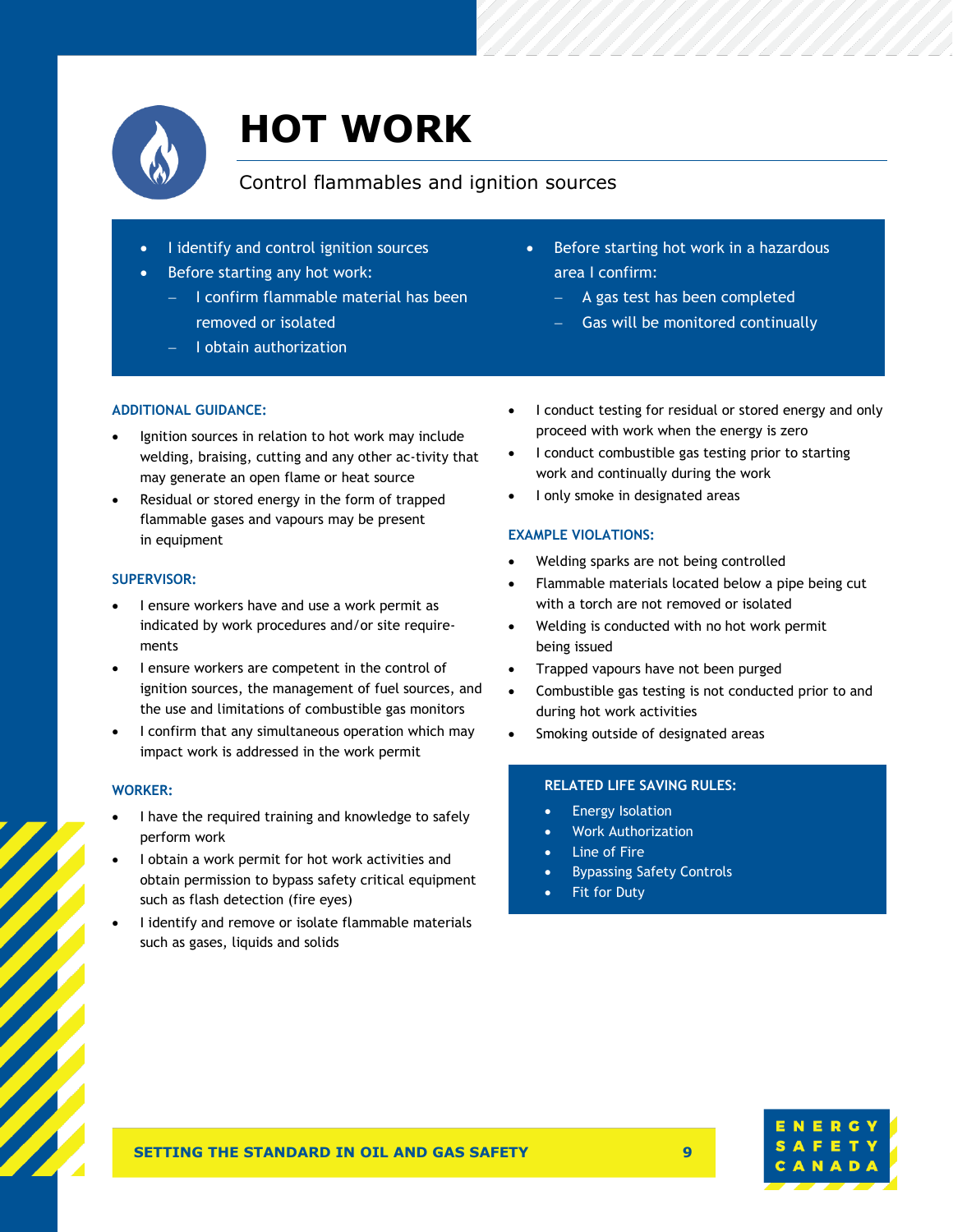

# <span id="page-12-0"></span>**SAFE MECHANICAL LIFTING**

### Plan lifting operations and control the area

- I confirm that the equipment and load have been inspected and are fit for purpose
- I only operate equipment that I am qualified to use
- I establish and obey barriers and exclusion zones
- I never walk under a suspended load

### **ADDITIONAL GUIDANCE:**

- Safe mechanical lifting applies to equipment or loads that are lifted by mechanical means.
- A suspended load is an object that is temporarily lifted and hangs above the ground. This applies to equipment and loads that have not been designed for workers to be beneath it during opera-tion.
- A lift plan identifies the weights and dimensions, how the lift will progress, communication re-quirements (signal personnel), weather and ground conditions, etc.
- Line of fire is a significant risk with overhead loads and moving equipment

### **SUPERVISOR:**

- I ensure workers are competent to operate the mechanical lift
- I ensure a lift plan is in place and that workers follow the plan
- I ensure barriers and exclusion zones are established, communicated and adhered to by site per-sonnel

### **WORKER:**

- I have the required training and knowledge to safely perform work
- I ensure I am fit for duty
- I follow the lift plan
- I inspect the lifting equipment and adhere to all certification requirements
- I confirm the lift equipment is fit for purpose and I operate the lifting equipment below its working load limits
- I ensure line of fire hazards in relation to overhead power lines are identified, marked, and a safe distance is maintained
- I use tag lines to position suspended loads
- I adhere to barriers and exclusion zones

### **EXAMPLE VIOLATIONS:**

- The lift operator is not competent to conduct the lift, but does so anyway
- The lift operator is not fit for duty, but conducts the lift anyway
- A lift is conducted without a lift plan
- The lift equipment and load are not inspected prior to the lift
- The lift is conducted with equipment that does not have the proper certifications
- A lift is conducted beyond its working load limits
- A safe distance is not maintained from overhead powerlines
- The load is positioned using worker's hands instead of tag lines, putting the workers under the suspended load
- Barriers and exclusion zones are not established

### **RELATED LIFE SAVING RULES:**

- Work Authorization
- **Line of Fire**
- **Driving**
- Working at Height
- Fit for Duty

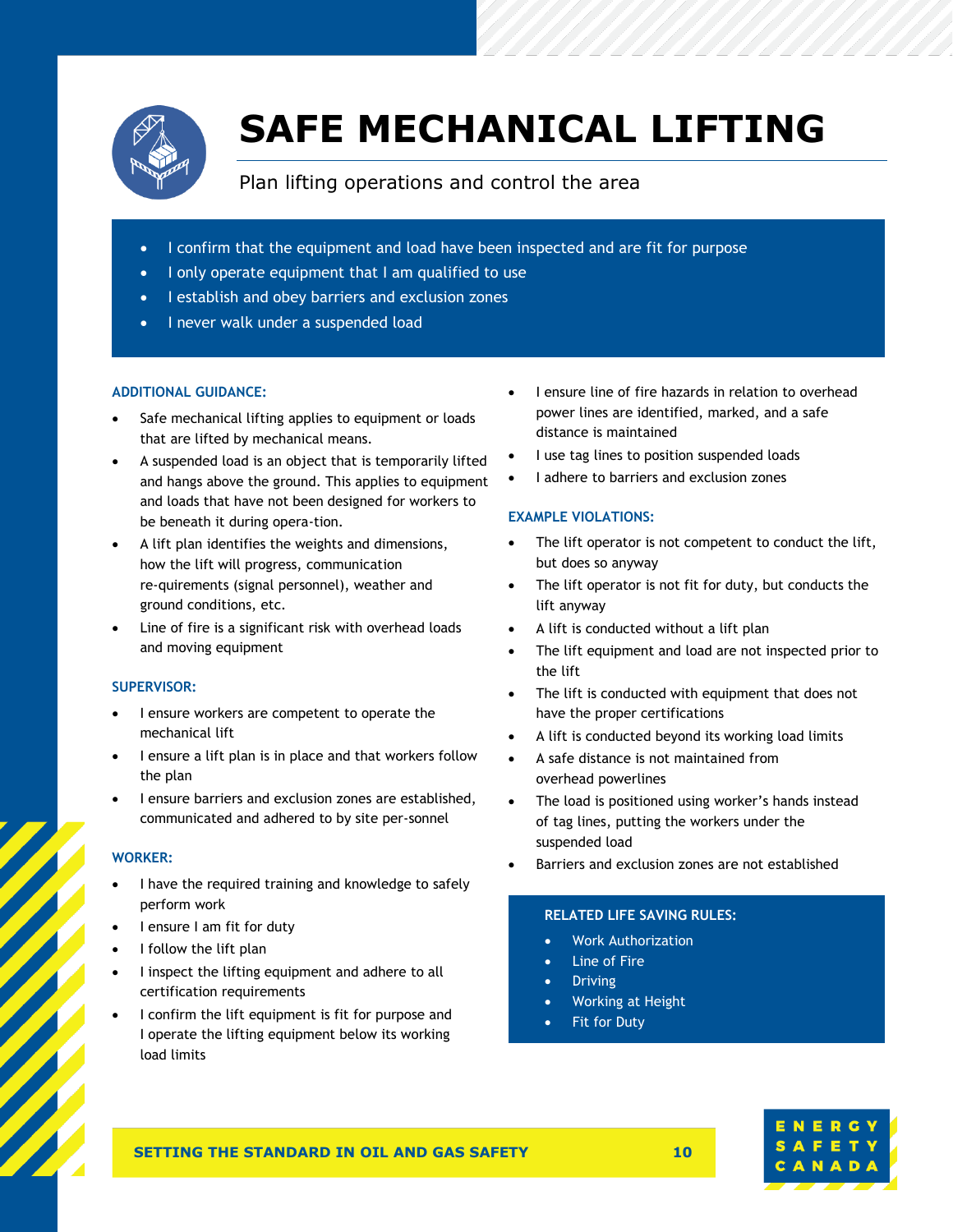

# <span id="page-13-0"></span>**FIT FOR DUTY**

### Be in a state to perform work safely

- I will be physically and mentally in a state to perform my assigned duties
- I commit to not being under the influence of alcohol or drugs
- I will inform a supervisor immediately if I or a co-worker may be unfit for work

### **ADDITIONAL GUIDANCE:**

- Workers or supervisors who are physically and mentally in a state to conduct their assigned duties are:
	- − Physically capable of performing the duties (physical demands analysis)
	- − Rested (not fatigued)
	- − Mentally alert (mind on task)
	- − Able to effectively communicate to their supervisor and co-workers
	- Not under the influence of drugs and alcohol

### **SUPERVISOR:**

- I ensure I know how to recognize the signs of a worker who is not fit for duty
- I ensure I investigate and take action if I have reason to believe a worker may be unfit for work
- I ensure workers are physically capable of completing the assigned duties and have the necessary communication skills
- I ensure workers under my supervision are not subject to harassment or violence, as that may impact their fitness for work
- I ensure harassment or violence incidents are investigated and corrective action is taken

### **WORKER:**

- I notify my employer of any medical condition that may influence my ability to perform work safely
- I notify my employer if I am using over-the-counter medications that may influence my ability to perform work safely
- I am not under the influence of legal or illegal drugs, alcohol, or substances that influence my ability to perform my assigned duties
- I do not participate in harassment or violence and I notify my supervisor if I observe these unacceptable behaviours
- I ensure any physical or mental limitations are identified and communicated to my supervisor for effective management
- I notify my supervisor if I or another co-worker may be unfit for work

### **EXAMPLE VIOLATIONS:**

- A worker or supervisor participates in or knowingly condones workplace harassment
- A worker or supervisor fails a drug or alcohol test
- Using illegal drugs at site
- A worker or supervisor is taking prescription medication or over-the-counter medication that is likely to affect their performance and have not disclosed this to their employer
- An unfit worker is observed but not reported

- Confined Space
- Energy Isolation
- Work Authorization
- Working at Height
- **Line of Fire**
- Bypassing Safety Controls
- **Driving**
- Hot Work
- Safe Mechanical Lifting